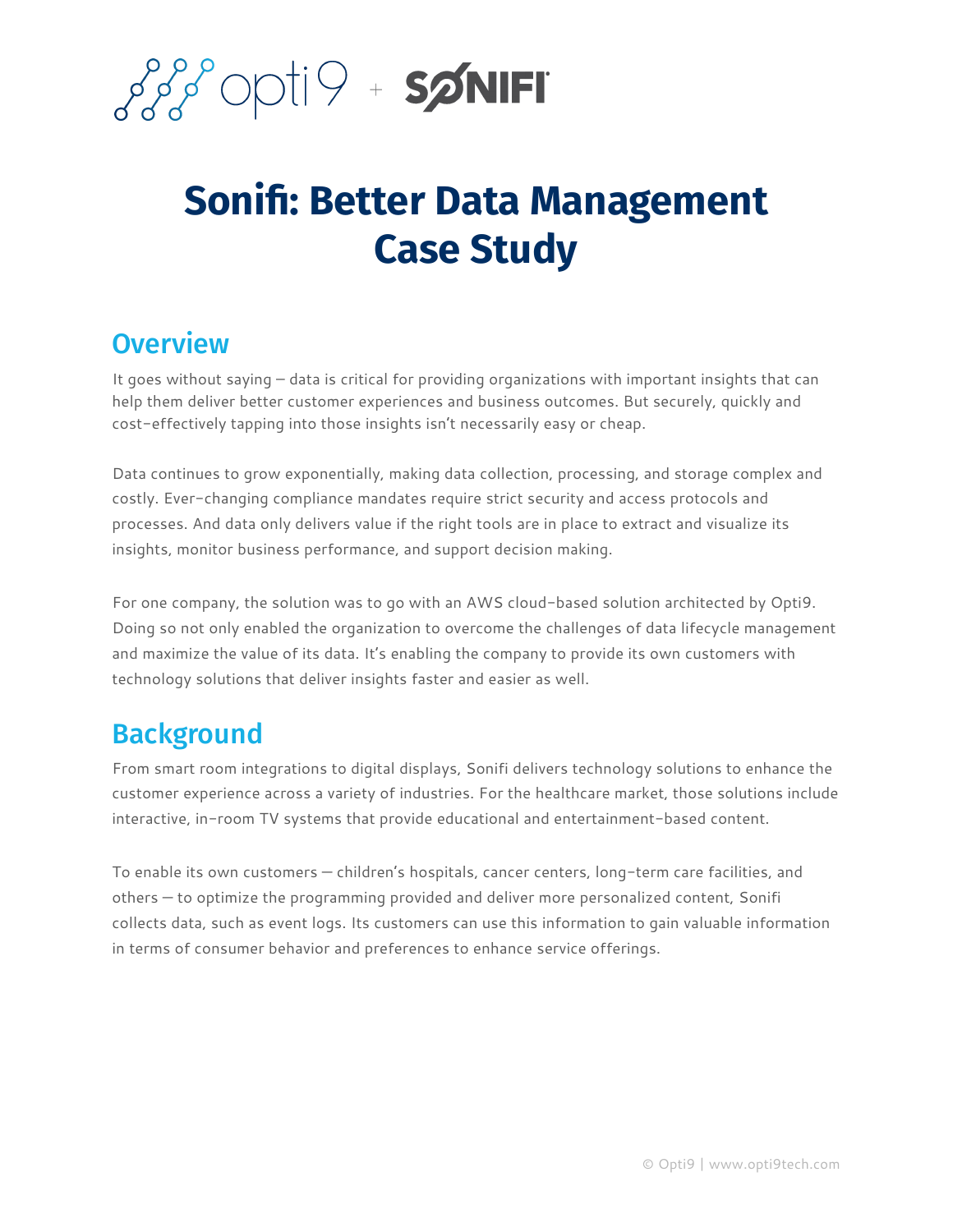

The problem was that content and video interactions generate huge amounts of data. Sonifi had approximately 5,000 headends (cable television control systems) deployed that were pushing the equivalent of 200,000,000 individual records and 35 GB data daily to its corporate systems. The data was being transmitted at varying intervals based on type and importance, and in a wide variety of formats.

Sonifi was using a legacy distributed data model to collect, store and process the data, but it was inefficient and suffered from latency and other issues. With the massive growth of its data, the company needed a more scalable, durable, secure, resilient, and cost-effective solution.

## The Challenge

The project entailed a number of challenges, including:

- The lack of scalability in its data centers to deliver the necessary storage and compute capacity
- The high expense of replicating data to a secondary data center
- The difficulty in configuring and managing an on-premise, fault-tolerant data warehouse solution, which would require IT personnel with special training and expertise
- The need to segregate and secure manage Personally identifiable information (PII)
- The potential for business-disrupting downtime
- Limited visibility and reporting capabilities

There were also many unknowns for the Opti9 team, as well as a variety of concerns that had to be addressed before it could create the optimal solution. This required the team to think holistically and employ an approach that would include running a proof-of-concept environment in only a three-month period to meet the customer's schedule requirements.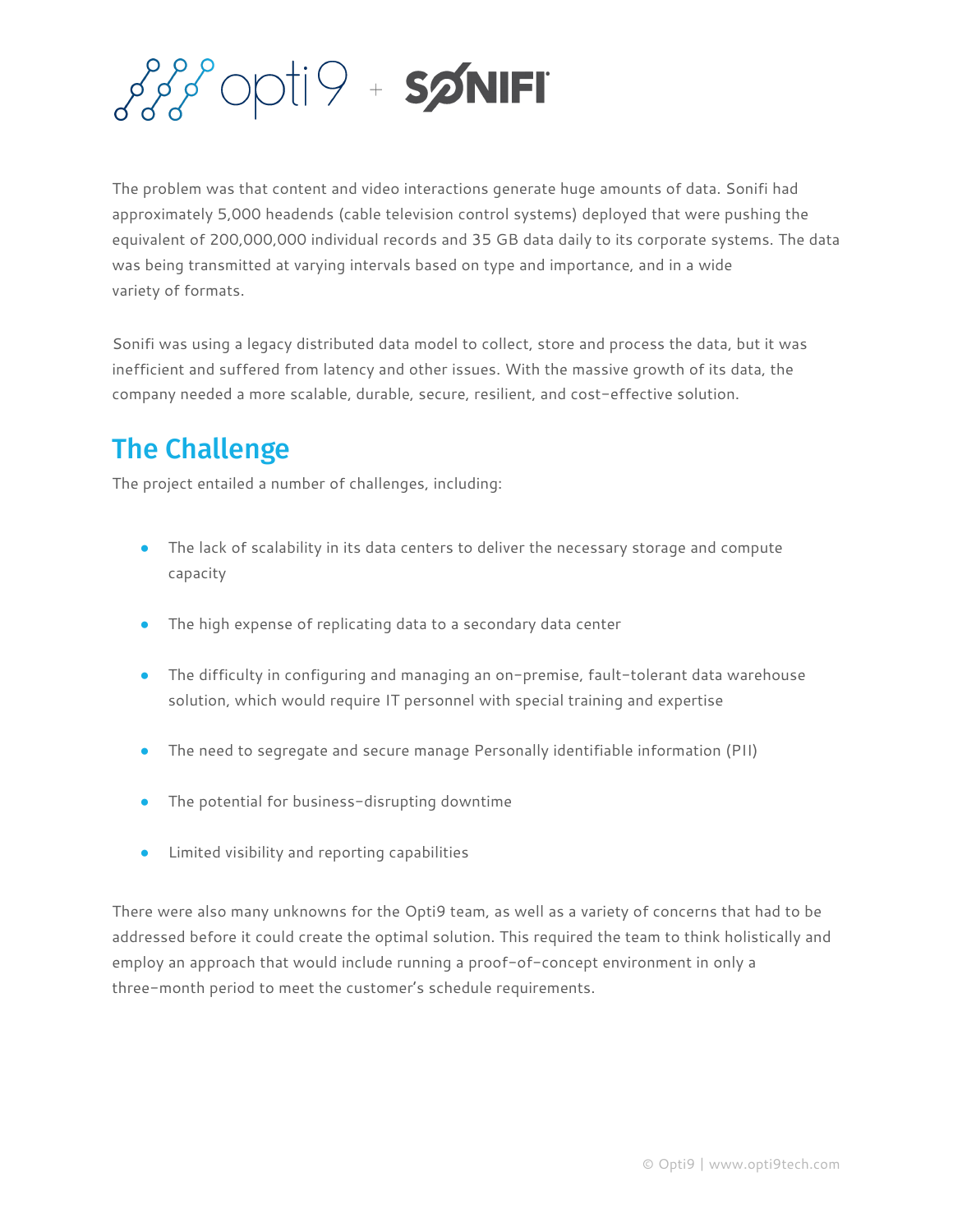

## The Opti9 Approach

Fortunately, Opti9 employs well-defined standards to help organizations embrace AWS cloud technologies, and a team of talented, certified engineers with a proven track record of developing successful solution architecture.

After gathering information about Sonifi's requirements and needs, the Opti9 team conducted Jumpstart™, in which the team employs a set of resources to develop a secure, organized footprint in the AWS cloud. It's designed to enable customers to quickly get up and running in an AWS environment while following AWS best practices.

A proof-of-concept followed, allowing the team to evaluate different AWS services at all layers of the solution. Finally, a cost analysis was conducted to ensure the solution would be cost-effective.

The team explored various options, including the design of several ETL (Extract, Transform and Load) processes using AWS Glue, an immensely powerful tool for ETL. However, the analysis of that approach determined it was too expensive for what needed to be achieved. That led the team to create a more cost-effective solution.

## The Solution

Briefly, the solution entails ingesting  $35 - 40$  GB of semi-structured data in CSV files in batches every 15 minutes. Today, the semi-structured data in CSV files is ingested from a DRPS system hosted on Sonifi's corporate data center.

The solution also uses **AWS [Lambda](https://aws.amazon.com/lambda/)**, a serverless compute service. Code is run only when needed and scales automatically. Users just pay for the compute time consumed. When the CSV file arrives in the S3 bucket, a lambda function launches. This triggers a data pipeline to automatically move it to an **Amazon [Redshift](https://aws.amazon.com/redshift/)** cluster.

Redshift serves as the data warehouse layer, where data is ready to be analyzed. Query results are delivered at high speeds using standard SQL, and can be saved back to the S3 data lake using open formats.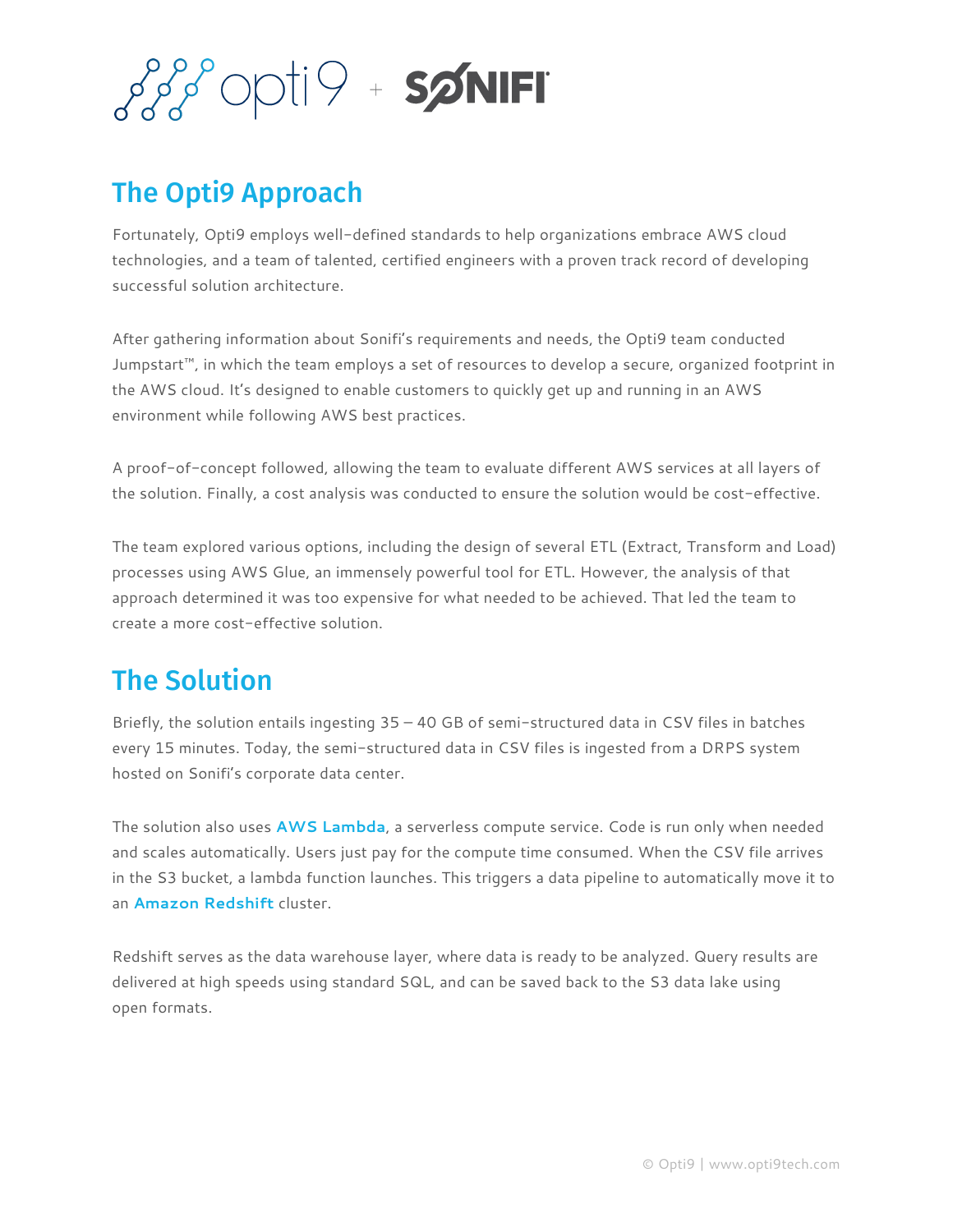

At the same time, Oracle online transaction processing (OLTP) databases are loaded and constantly replicated in real-time to into online analytical processing (OLAP) Amazon Redshift tables using **AWS Data [Migration](https://aws.amazon.com/dms/) Service**.

**AWS Data [Pipeline](https://aws.amazon.com/datapipeline/)** reliably processes and moves data between the compute and storage services, as well as on-premises data sources, at specified intervals. It helps easily create complex data processing workloads that are fault-tolerant, repeatable, and highly available.

**Amazon [CloudWatch](https://aws.amazon.com/cloudwatch/)** monitors the data pipelines in real-time and collects and tracks metrics.

Finally, the Redshift cluster is synced up with third-party visualization tools such as Tableau and Looker.



#### Results & Benefits

The project successfully met Sonifi's goals and technical requirements, yielding a cost-effective solution for gathering and processing data from hundreds of sources and in numerous formats.

Business analysts, data scientists, and decision-makers at Sonifi can access the data through business intelligence (BI) tools, SQL clients, and other analytics applications to generate quick data insights. Sonifi's customers also have secure access to their raw data and can use their own BI tools to extract essential information. Opti9 is continuing to work with Sonifi to extend the solution to meet the needs of its customers in other industries.